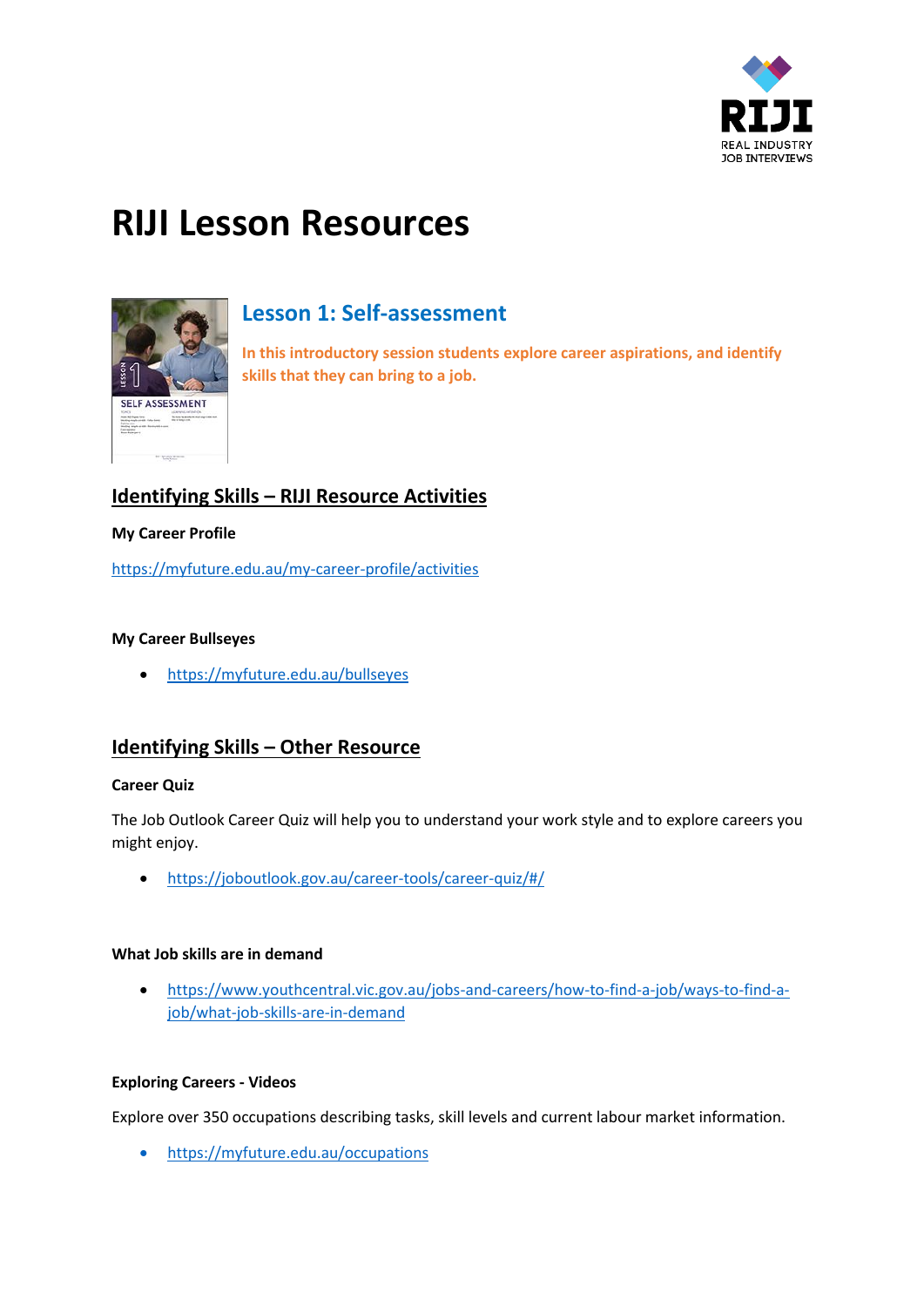

# **Identify your goals**

<https://www.jobjumpstart.gov.au/article/identify-your-goals>

# **Identify the skills you need for the job you want -** *Activity*

 [https://www.jobjumpstart.gov.au/sites/default/files/tools/2019/08/identifying\\_the\\_skills\\_t](https://www.jobjumpstart.gov.au/sites/default/files/tools/2019/08/identifying_the_skills_that_are_required_for_job_you_want_aug_19.pdf) hat are required for job you want aug 19.pdf

# **What are employability skills?**

<https://www.jobjumpstart.gov.au/article/what-are-employability-skills>

# **8 job skills you should have**

 [https://www.youthcentral.vic.gov.au/jobs-and-careers/plan-your-career/8-job-skills-you](https://www.youthcentral.vic.gov.au/jobs-and-careers/plan-your-career/8-job-skills-you-should-have)[should-have](https://www.youthcentral.vic.gov.au/jobs-and-careers/plan-your-career/8-job-skills-you-should-have)

# **Exploring Careers**

### **The Careers Party Game**

• See handout

### **How to create a career plan**

 [https://www.youthcentral.vic.gov.au/jobs-and-careers/plan-your-career/how-to-create-a](https://www.youthcentral.vic.gov.au/jobs-and-careers/plan-your-career/how-to-create-a-career-plan)[career-plan](https://www.youthcentral.vic.gov.au/jobs-and-careers/plan-your-career/how-to-create-a-career-plan)

### **SMART Goal**

- <https://content.mycareersfuture.gov.sg/set-smart-goals-achieve-career-success/>
- <https://au.indeed.com/career-advice/career-development/smart-goals>

### **'How I got the job' series - Foundation for Young Australians (Video)**

[youtube.com/user/FYAvideos/videos](https://youtube.com/user/FYAvideos/videos)

### **My First Job Series (Video)**

<https://www.youtube.com/playlist?list=PLy2WdTkNLmS4y7xeofCrvdAkbKsmN1qYv>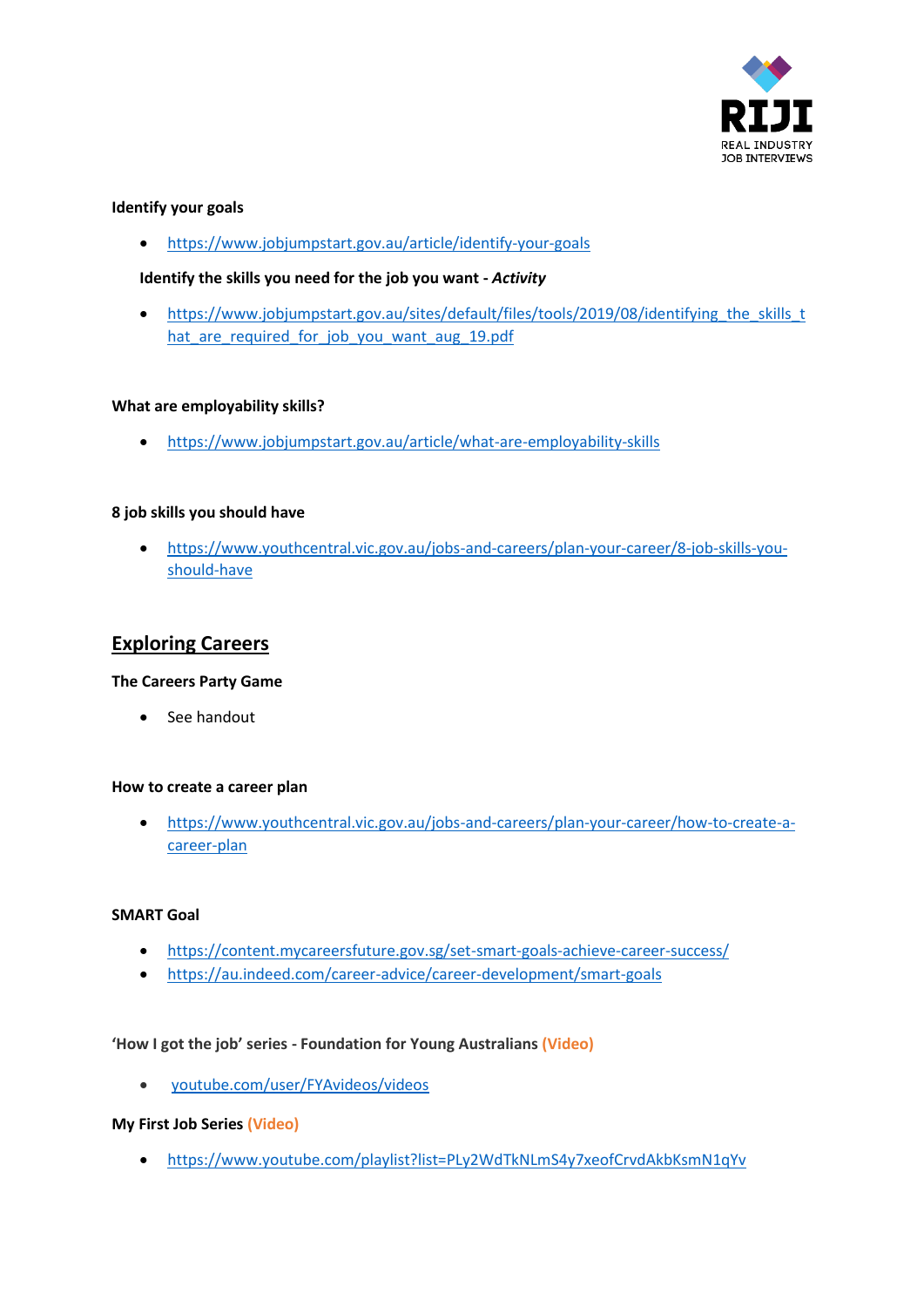



# **Lesson 2: Job Search**

**How to navigate the job market, choosing a job of interest to base a RIJI application on, and how to analyse a job advertisement.**

# **Job Searching Techniques**

# **11 places to search for jobs**

<https://myfuture.edu.au/career-articles/details/11-places-to-search-for-jobs>

# **Ways to find a job**

<https://www.youthcentral.vic.gov.au/jobs-and-careers/how-to-find-a-job/ways-to-find-a-job>

# **Analysing a Job advertisement**

# **How to read an online job advertisement**

<https://myfuture.edu.au/career-articles/details/how-to-read-an-online-job-advertisement>

# **What are Hard and Soft Skills?**

- <https://credentials.deakin.edu.au/soft-skills-and-hard-skills-whats-the-difference/>
- <https://au.indeed.com/career-advice/resumes-cover-letters/hard-skills-vs-soft-skills>

# **Researching a company/business**

 [https://au.indeed.com/career-advice/finding-a-job/the-complete-guide-to-researching-a](https://au.indeed.com/career-advice/finding-a-job/the-complete-guide-to-researching-a-company)[company](https://au.indeed.com/career-advice/finding-a-job/the-complete-guide-to-researching-a-company)

# **Responding to job advertisements**

<https://myfuture.edu.au/career-articles/details/responding-to-job-advertisements>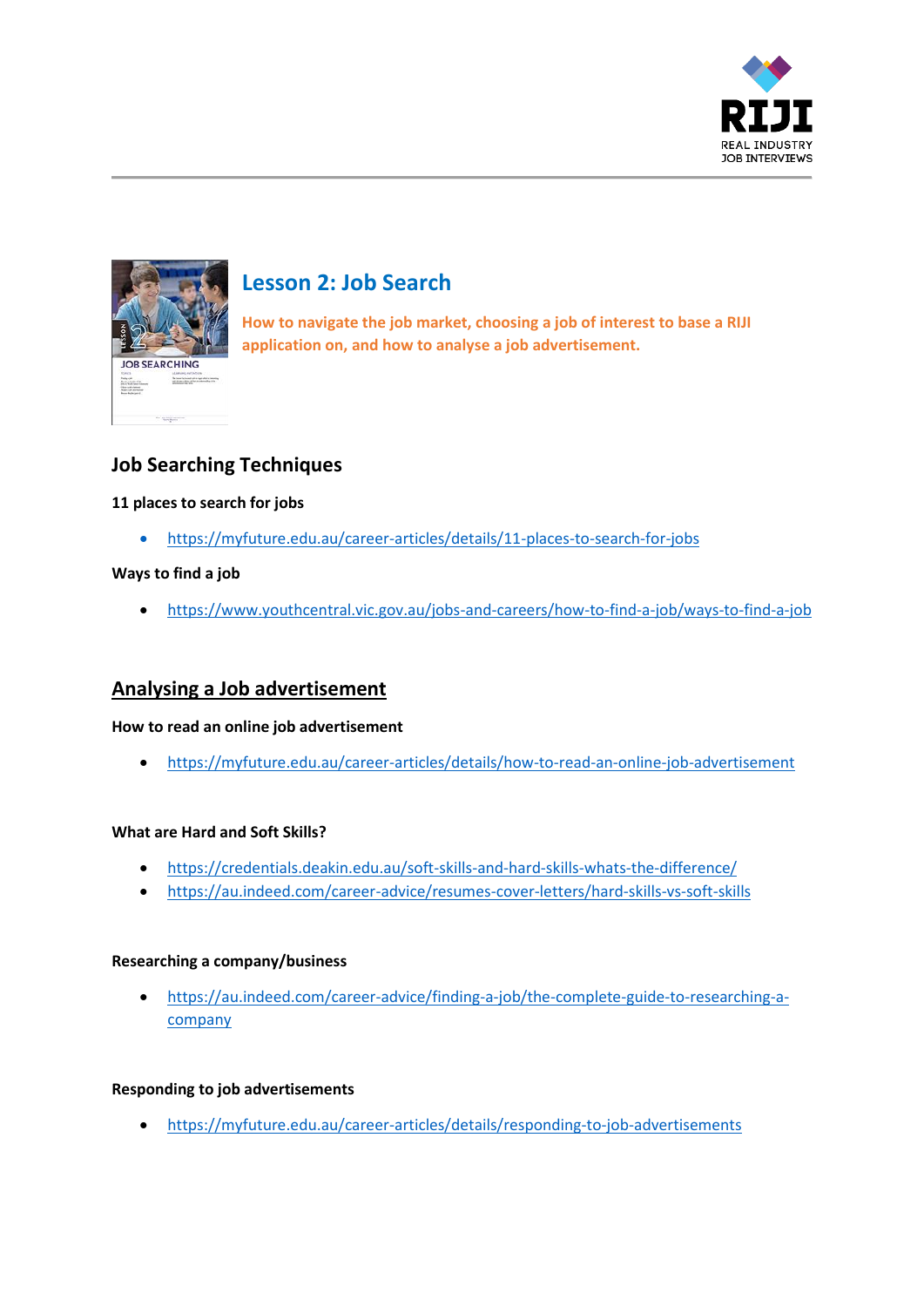

# **Keywords – Words to include on a resume**

 [https://www.indeed.com/career-advice/resumes-cover-letters/words-to-avoid-and-include](https://www.indeed.com/career-advice/resumes-cover-letters/words-to-avoid-and-include-on-a-resume)[on-a-resume](https://www.indeed.com/career-advice/resumes-cover-letters/words-to-avoid-and-include-on-a-resume)



# **Lesson 3: Applying for a Job (session 1)**

**The learner has an understanding of how to write an accurately formatted and comprehensive resume, communicating best aspects of themselves to the employer.**

# **Power words to include on a resume**

- <https://www.grammarly.com/blog/powerful-resume-words/>
- [https://www.indeed.com/career-advice/resumes-cover-letters/resume-power](https://www.indeed.com/career-advice/resumes-cover-letters/resume-power-words)[words](https://www.indeed.com/career-advice/resumes-cover-letters/resume-power-words)

# **Why is a resume important?**

 [https://www.indeed.com/career-advice/resumes-cover-letters/why-is-a-resume](https://www.indeed.com/career-advice/resumes-cover-letters/why-is-a-resume-important)[important](https://www.indeed.com/career-advice/resumes-cover-letters/why-is-a-resume-important)

### **How to write a resume**

- [https://myfuture.edu.au/career-articles/details/how-to-write-an-effective-entry](https://myfuture.edu.au/career-articles/details/how-to-write-an-effective-entry-level-resume)[level-resume](https://myfuture.edu.au/career-articles/details/how-to-write-an-effective-entry-level-resume)
- [https://www.youthcentral.vic.gov.au/jobs-and-careers/applying-for-a-job/what-is-a](https://www.youthcentral.vic.gov.au/jobs-and-careers/applying-for-a-job/what-is-a-resume/how-to-write-a-resume)[resume/how-to-write-a-resume](https://www.youthcentral.vic.gov.au/jobs-and-careers/applying-for-a-job/what-is-a-resume/how-to-write-a-resume)
- <https://www.jobjumpstart.gov.au/article/why-quality-job-application-so-important>
- [https://au.indeed.com/career-advice/resumes-cover-letters/how-to-write-resume](https://au.indeed.com/career-advice/resumes-cover-letters/how-to-write-resume-for-teenager)[for-teenager](https://au.indeed.com/career-advice/resumes-cover-letters/how-to-write-resume-for-teenager)

# **How to Stand out Without Work experience**

 [https://www.youthcentral.vic.gov.au/jobs-and-careers/applying-for-a-job/how-to](https://www.youthcentral.vic.gov.au/jobs-and-careers/applying-for-a-job/how-to-stand-out-without-work-experience)[stand-out-without-work-experience](https://www.youthcentral.vic.gov.au/jobs-and-careers/applying-for-a-job/how-to-stand-out-without-work-experience)

**Resumes - What not to do**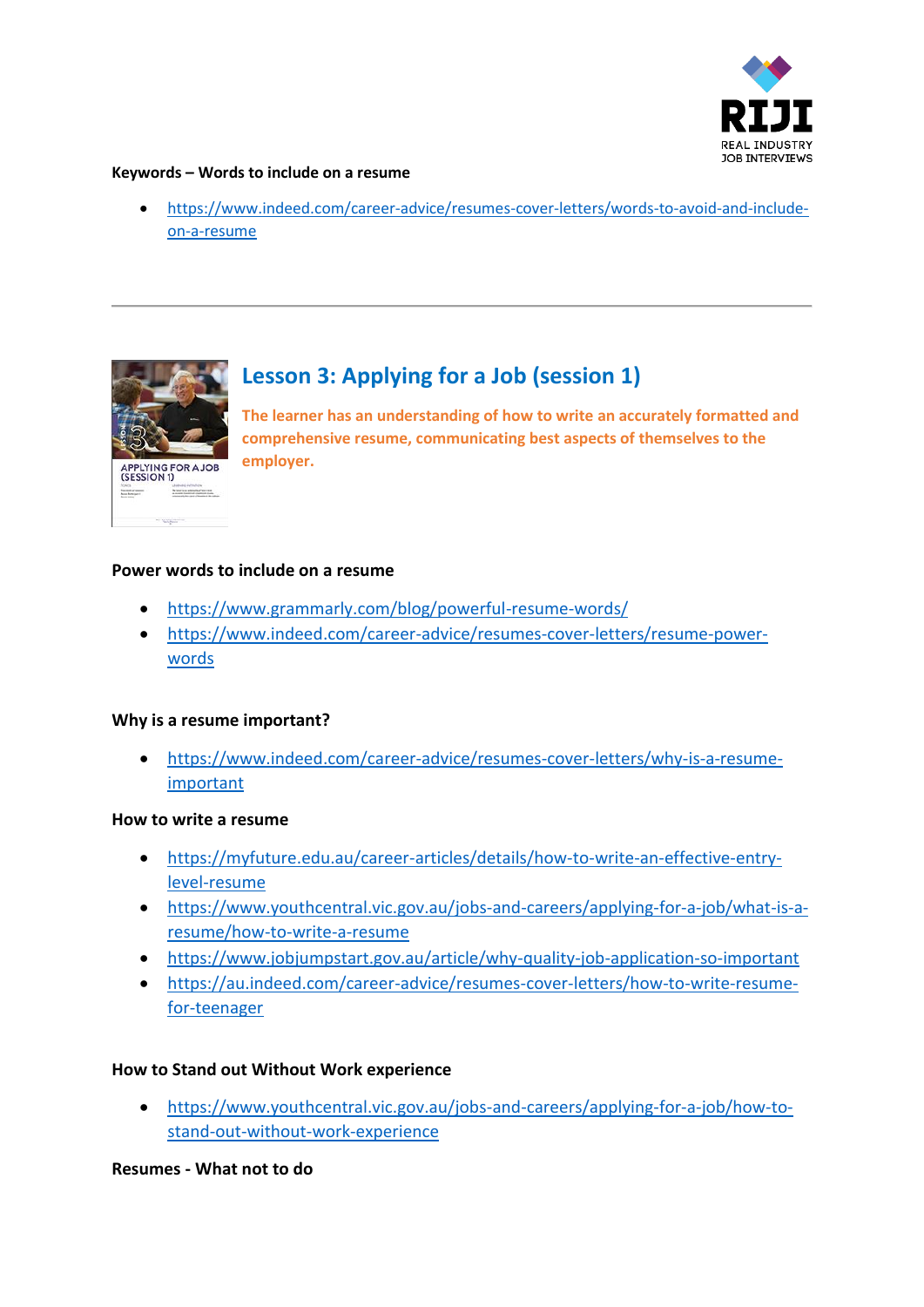

 [https://www.indeed.com/career-advice/resumes-cover-letters/what-not-to-put-on](https://www.indeed.com/career-advice/resumes-cover-letters/what-not-to-put-on-a-resume)[a-resume](https://www.indeed.com/career-advice/resumes-cover-letters/what-not-to-put-on-a-resume)

# **Sample Resumes – Youth Focussed**

- [https://www.youthcentral.vic.gov.au/jobs-and-careers/applying-for-a-job/sample-resumes](https://www.youthcentral.vic.gov.au/jobs-and-careers/applying-for-a-job/sample-resumes-and-cover-letters)[and-cover-letters](https://www.youthcentral.vic.gov.au/jobs-and-careers/applying-for-a-job/sample-resumes-and-cover-letters)
- <https://myfuture.edu.au/job-seeker-resources>



# **Lesson 4: Applying for a Job (session 2)**

**The learner has finalised their cover letter and resume, using correct spelling, grammar and format, and profiling their skills and commitment to their targeted job.**

# **Sample Cover Letter – Youth Focussed**

- [https://www.youthcentral.vic.gov.au/jobs-and-careers/applying-for-a-job/sample-resumes](https://www.youthcentral.vic.gov.au/jobs-and-careers/applying-for-a-job/sample-resumes-and-cover-letters)[and-cover-letters](https://www.youthcentral.vic.gov.au/jobs-and-careers/applying-for-a-job/sample-resumes-and-cover-letters)
- <https://myfuture.edu.au/job-seeker-resources>

### **How to write a cover letter**

<https://www.maxsolutions.com.au/how-write-cover-letter-wow-factor>

# **How to respond to key Selection Criteria**

- <https://myfuture.edu.au/career-articles/details/how-to-respond-to-key-selection-criteria>
- <https://careers.vic.gov.au/how-to-reply-to-selection-criteria>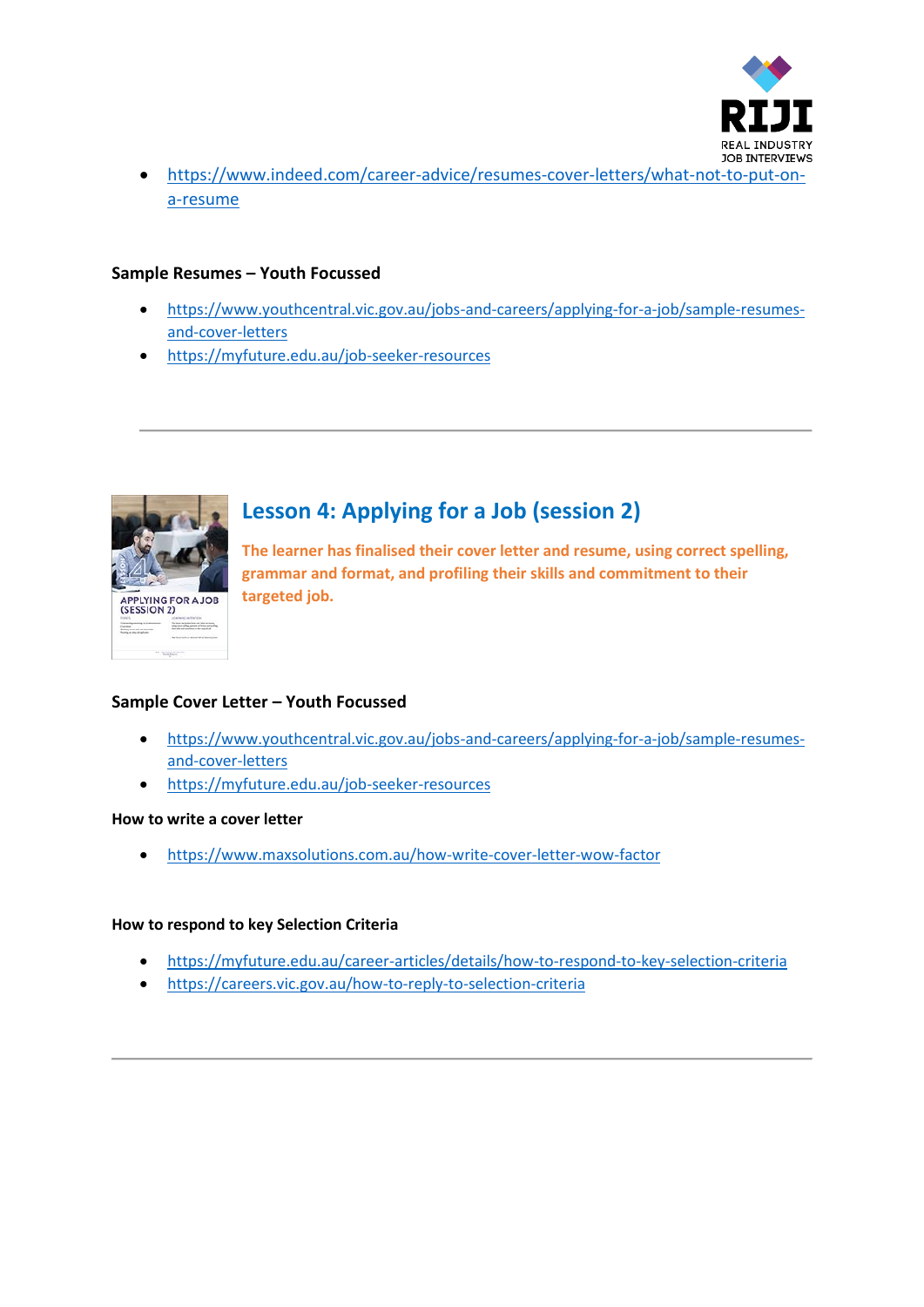



# **Lesson 5: Preparing for a Job Interview (session 1)**

**The learner has an understanding of how to prepare for an interview, and recognise important factors that will help them to have a successful interview**

# **What to research before a job interview**

 [https://www.youthcentral.vic.gov.au/jobs-and-careers/job-interviews/preparing-for-a-job](https://www.youthcentral.vic.gov.au/jobs-and-careers/job-interviews/preparing-for-a-job-interview/what-to-research-before-a-job-interview)[interview/what-to-research-before-a-job-interview](https://www.youthcentral.vic.gov.au/jobs-and-careers/job-interviews/preparing-for-a-job-interview/what-to-research-before-a-job-interview)

### **Here's What To Expect In A Job Interview**

<https://year13.com.au/articles/what-expect-job-interview?next=what-expect-job-interview>

### **Amy Cuddy – Your body language shapes who you are (Video)**

• [https://www.youtube.com/watch?v=Ks-\\_Mh1QhMc](https://www.youtube.com/watch?v=Ks-_Mh1QhMc)

### **How to dress for a job interview**

 [https://www.youthcentral.vic.gov.au/jobs-and-careers/job-interviews/attending](https://www.youthcentral.vic.gov.au/jobs-and-careers/job-interviews/attending-interviews/how-to-dress-for-a-job-intervew)[interviews/how-to-dress-for-a-job-intervew](https://www.youthcentral.vic.gov.au/jobs-and-careers/job-interviews/attending-interviews/how-to-dress-for-a-job-intervew)

### **Tackling Interviews – Seek (Video)**

[https://www.youtube.com/watch?v=2C5Sr\\_5cHLM&t=3s](https://www.youtube.com/watch?v=2C5Sr_5cHLM&t=3s)

### **Demonstrate an Interview**

[https://www.youtube.com/watch?v=ytckc4Gljlo&ab\\_channel=NavigatingTeenLife](https://www.youtube.com/watch?v=ytckc4Gljlo&ab_channel=NavigatingTeenLife)

**Youth Central: Interview tips page** – a great site with tips and guidance for people preparing for job interviews

<https://www.youthcentral.vic.gov.au/jobs-and-careers/job-interviews>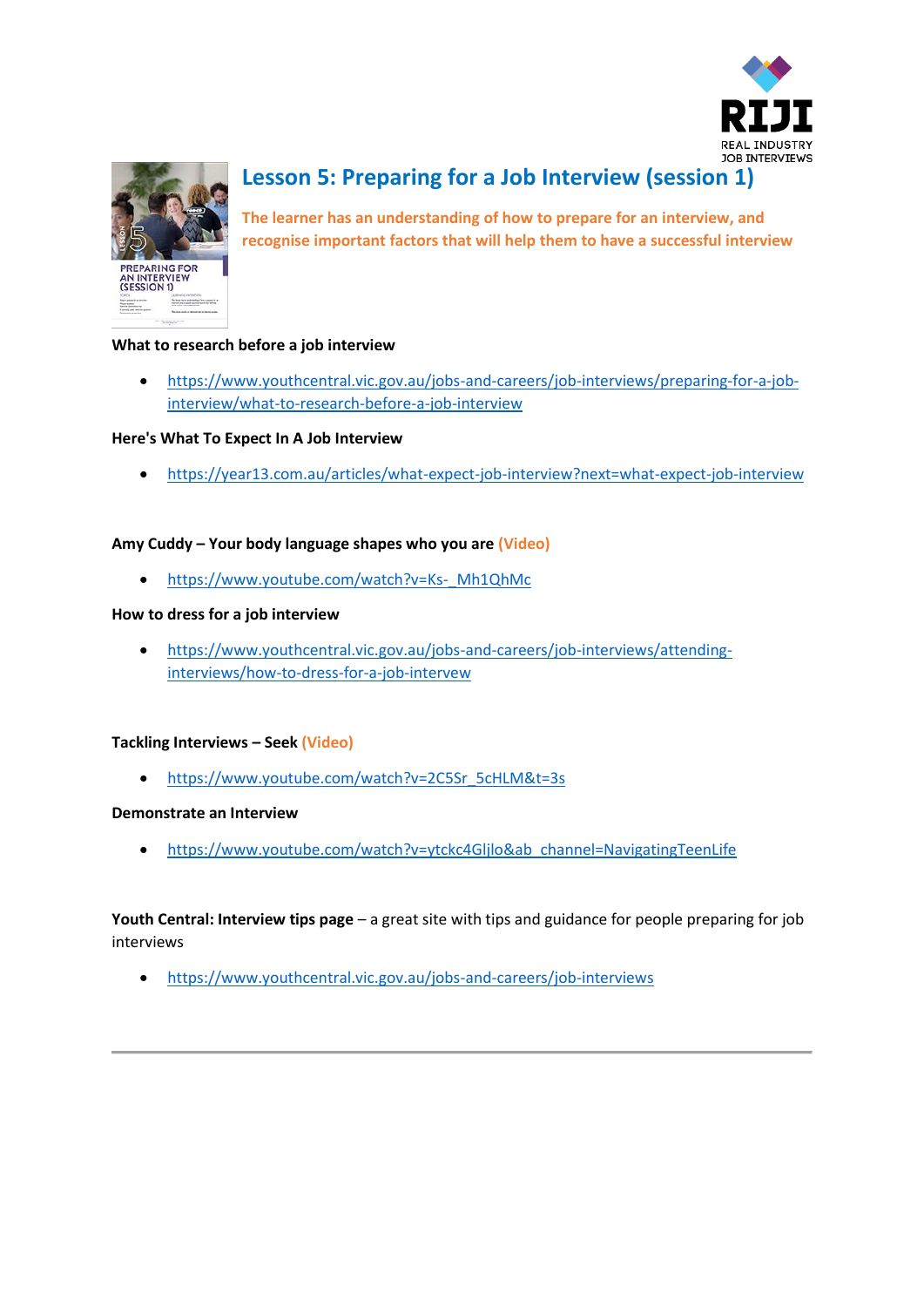



# **Lesson 6: Preparing for a Job Interview (session 2)**

**The learner understands the questions and employer expectations, and is able to practise their interview skills**

# **10 job interview tips**

 [https://www.youthcentral.vic.gov.au/jobs-and-careers/job-interviews/preparing-for-a-job](https://www.youthcentral.vic.gov.au/jobs-and-careers/job-interviews/preparing-for-a-job-interview/10-job-interview-tips)[interview/10-job-interview-tips](https://www.youthcentral.vic.gov.au/jobs-and-careers/job-interviews/preparing-for-a-job-interview/10-job-interview-tips)

# **How to answer interview questions well**

 [https://www.youthcentral.vic.gov.au/jobs-and-careers/job-interviews/how-to-answer](https://www.youthcentral.vic.gov.au/jobs-and-careers/job-interviews/how-to-answer-interview-questions-well)[interview-questions-well](https://www.youthcentral.vic.gov.au/jobs-and-careers/job-interviews/how-to-answer-interview-questions-well)

# **What are some common interview questions?**

 [https://www.youthcentral.vic.gov.au/jobs-and-careers/job-interviews/what-are-some](https://www.youthcentral.vic.gov.au/jobs-and-careers/job-interviews/what-are-some-common-interview-questions)[common-interview-questions](https://www.youthcentral.vic.gov.au/jobs-and-careers/job-interviews/what-are-some-common-interview-questions)

# **STAR Technique**

<https://skills-jobs-centres.com.au/wp-content/uploads/2021/11/STAR-Technique.pdf>

### **Answering tricky interview questions**

 [https://www.youthcentral.vic.gov.au/jobs-and-careers/job-interviews/answering-tricky](https://www.youthcentral.vic.gov.au/jobs-and-careers/job-interviews/answering-tricky-interview-questions)[interview-questions](https://www.youthcentral.vic.gov.au/jobs-and-careers/job-interviews/answering-tricky-interview-questions)

### **Personal Branding - How to manage your online reputation**

 [https://www.youthcentral.vic.gov.au/jobs-and-careers/how-to-find-a-job/ways-to-find-a](https://www.youthcentral.vic.gov.au/jobs-and-careers/how-to-find-a-job/ways-to-find-a-job/how-to-manage-your-online-reputation)[job/how-to-manage-your-online-reputation](https://www.youthcentral.vic.gov.au/jobs-and-careers/how-to-find-a-job/ways-to-find-a-job/how-to-manage-your-online-reputation)

### **Hot tips - to stand out from the crowd**

<https://www.jobjumpstart.gov.au/video/hot-tips-stand-out-crowd> **(Video)**

### **Job Interview Confidence**

<https://www.youtube.com/watch?v=MQRV1eOMBRY>**(Video)**

### **Managing Interview Stress**

- <https://www.jobsforyouth.com.au/news/3453/managing-interview-stress>
- <https://www.indeed.com/career-advice/interviewing/conquer-your-interview-nerves>
- <https://www.youtube.com/watch?v=hnpQrMqDoqE> **(Video)**